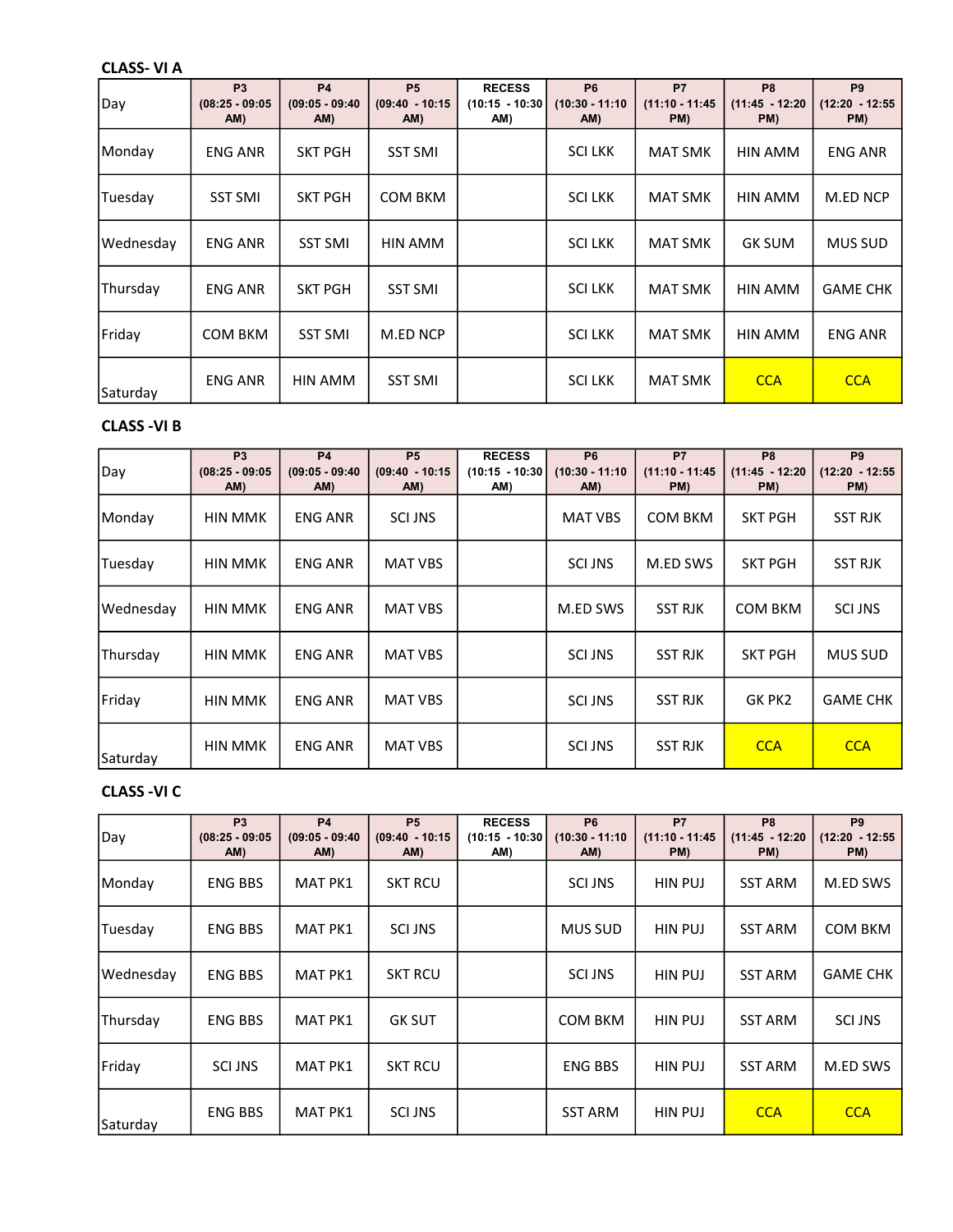# CLASS -VI D

| Day       | P <sub>3</sub><br>$(08:25 - 09:05)$<br>AM) | <b>P4</b><br>$(09:05 - 09:40)$<br>AM) | <b>P5</b><br>$(09:40 - 10:15)$<br>AM) | <b>RECESS</b><br>$(10:15 - 10:30)$<br>AM) | P <sub>6</sub><br>$(10:30 - 11:10)$<br>AM) | P7<br>$(11:10 - 11:45)$<br>PM) | P <sub>8</sub><br>$(11:45 - 12:20)$<br>PM) | P <sub>9</sub><br>$(12:20 - 12:55$<br>PM) |
|-----------|--------------------------------------------|---------------------------------------|---------------------------------------|-------------------------------------------|--------------------------------------------|--------------------------------|--------------------------------------------|-------------------------------------------|
| Monday    | <b>SCI BKS</b>                             | HIN AMM                               | <b>ENG MJK</b>                        |                                           | <b>SST RJK</b>                             | <b>MAT PYG</b>                 | <b>MUS SUD</b>                             | M.ED PGH                                  |
| Tuesday   | <b>SCI BKS</b>                             | HIN AMM                               | <b>SKT RCU</b>                        |                                           | <b>SST RJK</b>                             | <b>MAT PYG</b>                 | <b>ENG MJK</b>                             | <b>GAME CHK</b>                           |
| Wednesday | <b>SST RJK</b>                             | HIN AMM                               | ENG MJK                               |                                           | <b>ENG MJK</b>                             | <b>MAT PYG</b>                 | <b>SCI BKS</b>                             | <b>COM BKM</b>                            |
| Thursday  | <b>SCI BKS</b>                             | HIN AMM                               | <b>SKT RCU</b>                        |                                           | <b>SST RJK</b>                             | <b>MAT PYG</b>                 | <b>ENG MJK</b>                             | <b>COM BKM</b>                            |
| Friday    | <b>SST RJK</b>                             | HIN AMM                               | <b>SCI BKS</b>                        |                                           | <b>ENG MJK</b>                             | <b>MAT PYG</b>                 | <b>GK SUT</b>                              | <b>MAT PYG</b>                            |
| Saturday  | <b>HIN AMM</b>                             | <b>SST RJK</b>                        | <b>SCI BKS</b>                        |                                           | M.ED PGH                                   | <b>SKT RCU</b>                 | <b>CCA</b>                                 | <b>CCA</b>                                |

## CLASS -VI E

| Day       | P <sub>3</sub><br>$(08:25 - 09:05)$<br>AM) | <b>P4</b><br>$(09:05 - 09:40)$<br>AM) | <b>P5</b><br>$(09:40 - 10:15)$<br>AM) | <b>RECESS</b><br>$(10:15 - 10:30)$<br>AM) | P <sub>6</sub><br>$(10:30 - 11:10)$<br>AM) | <b>P7</b><br>$(11:10 - 11:45)$<br>PM) | P <sub>8</sub><br>$(11:45 - 12:20)$<br>PM) | P <sub>9</sub><br>$(12:20 - 12:55$<br>PM) |
|-----------|--------------------------------------------|---------------------------------------|---------------------------------------|-------------------------------------------|--------------------------------------------|---------------------------------------|--------------------------------------------|-------------------------------------------|
| Monday    | <b>SST RJK</b>                             | <b>MAT SUT</b>                        | <b>HIN NCP</b>                        |                                           | ENG JYG                                    | <b>SCI BKS</b>                        | <b>SKT RCU</b>                             | <b>MUS SUD</b>                            |
| Tuesday   | <b>SST RJK</b>                             | <b>MAT SUT</b>                        | <b>HIN NCP</b>                        |                                           | <b>ENG JYG</b>                             | <b>SCI BKS</b>                        | COM BKM                                    | M.ED PGH                                  |
| Wednesday | <b>ENG JYG</b>                             | <b>SST RJK</b>                        | <b>HIN NCP</b>                        |                                           | <b>GK RNT</b>                              | <b>SCI BKS</b>                        | <b>MAT SUT</b>                             | <b>SKT RCU</b>                            |
| Thursday  | <b>SST RJK</b>                             | <b>MAT SUT</b>                        | <b>HIN NCP</b>                        |                                           | ENG JYG                                    | <b>SCI BKS</b>                        | <b>COM BKM</b>                             | <b>SKT RCU</b>                            |
| Friday    | <b>MAT SUT</b>                             | <b>SCI BKS</b>                        | <b>ENG JYG</b>                        |                                           | M.ED PGH                                   | <b>GAME CHK</b>                       | <b>SST RJK</b>                             | <b>HIN NCP</b>                            |
| Saturday  | <b>SST RJK</b>                             | <b>MAT SUT</b>                        | <b>HIN NCP</b>                        |                                           | ENG JYG                                    | <b>SCI BKS</b>                        | <b>CCA</b>                                 | <b>CCA</b>                                |

## CLASS -VII A

| Day       | <b>P3</b><br>$(08:25 - 09:05)$<br>AM) | <b>P4</b><br>$(09:05 - 09:40)$<br>AM) | <b>P5</b><br>$(09:40 - 10:15)$<br>AM) | <b>RECESS</b><br>$(10:15 - 10:30)$<br>AM) | <b>P6</b><br>$(10:30 - 11:10)$<br>AM) | <b>P7</b><br>$(11:10 - 11:45)$<br>PM) | P <sub>8</sub><br>$(11:45 - 12:20)$<br>PM) | P <sub>9</sub><br>$(12:20 - 12:55$<br>PM) |
|-----------|---------------------------------------|---------------------------------------|---------------------------------------|-------------------------------------------|---------------------------------------|---------------------------------------|--------------------------------------------|-------------------------------------------|
| Monday    | <b>SST SMI</b>                        | <b>ENG NRZ</b>                        | MAT PK1                               |                                           | <b>BIO JBH</b>                        | HIN AMM                               | PHY VJT                                    | M.ED NCP                                  |
| Tuesday   | <b>MAT PK1</b>                        | <b>SST SMI</b>                        | <b>CHE RNT</b>                        |                                           | <b>COM PNJ</b>                        | HIN AMM                               | <b>MAT PK1</b>                             | <b>SKT RCU</b>                            |
| Wednesday | <b>SST SMI</b>                        | <b>ENG NRZ</b>                        | <b>CHE RNT</b>                        |                                           | <b>GK SUM</b>                         | HIN AMM                               | <b>MUS SUD</b>                             | <b>MAT PK1</b>                            |
| Thursday  | <b>SST SMI</b>                        | <b>ENG NRZ</b>                        | <b>BIO JBH</b>                        |                                           | <b>PHY VJT</b>                        | <b>HIN AMM</b>                        | COM PNJ                                    | <b>CHE RNT</b>                            |
| Friday    | <b>SST SMI</b>                        | COM PNJ                               | <b>ENG NRZ</b>                        |                                           | M.ED NCP                              | <b>PHY VJT</b>                        | <b>SKT RCU</b>                             | <b>MAT PK1</b>                            |
| Saturday  | <b>SST SMI</b>                        | <b>ENG NRZ</b>                        | <b>MAT PK1</b>                        |                                           | <b>BIO JBH</b>                        | HIN AMM                               | <b>CCA</b>                                 | <b>CCA</b>                                |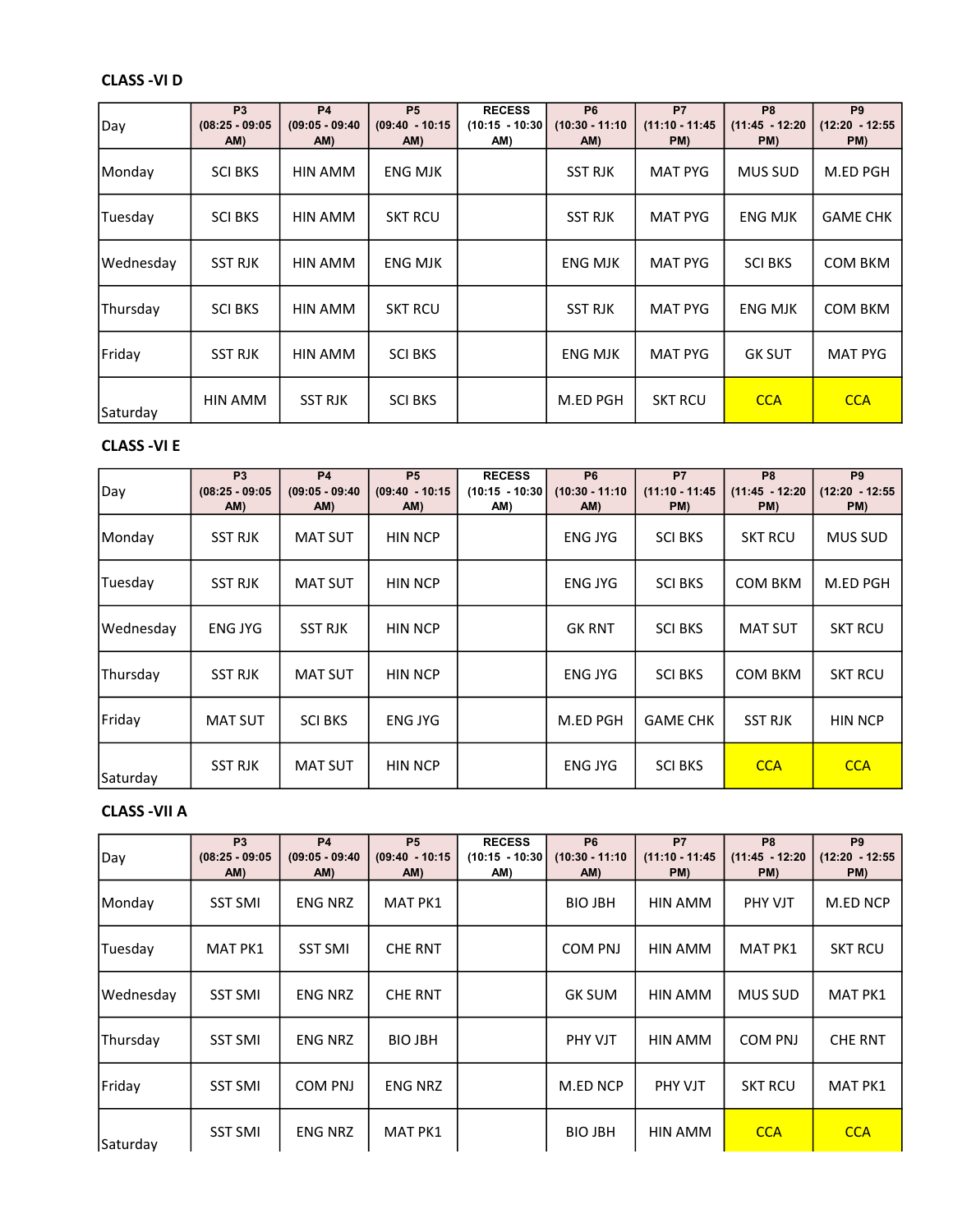# CLASS -VII B

| Day       | P <sub>3</sub><br>$(08:25 - 09:05)$<br>AM) | <b>P4</b><br>$(09:05 - 09:40)$<br>AM) | <b>P5</b><br>$(09:40 - 10:15)$<br>AM) | <b>RECESS</b><br>$(10:15 - 10:30)$<br>AM) | P <sub>6</sub><br>$(10:30 - 11:10)$<br>AM) | P7<br>$(11:10 - 11:45)$<br>PM) | P <sub>8</sub><br>$(11:45 - 12:20)$<br>PM) | P <sub>9</sub><br>$(12:20 - 12:55$<br>PM) |
|-----------|--------------------------------------------|---------------------------------------|---------------------------------------|-------------------------------------------|--------------------------------------------|--------------------------------|--------------------------------------------|-------------------------------------------|
| Monday    | <b>BIO SNK</b>                             | PHY MLS                               | MAT VBS                               |                                           | <b>GK SUT</b>                              | <b>SST SMI</b>                 | <b>CHE RNT</b>                             | HIN AMM                                   |
| Tuesday   | <b>CHE RNT</b>                             | <b>MAT VBS</b>                        | <b>ENG ANR</b>                        |                                           | M.ED PGH                                   | <b>SST SMI</b>                 | <b>MUS SUD</b>                             | HIN AMM                                   |
| Wednesday | <b>MAT VBS</b>                             | <b>SKT RCU</b>                        | <b>ENG ANR</b>                        |                                           | <b>BIO SNK</b>                             | <b>SST SMI</b>                 | <b>GAME CHK</b>                            | HIN AMM                                   |
| Thursday  | COM PNJ                                    | <b>MAT VBS</b>                        | <b>ENG ANR</b>                        |                                           | PHY MLS                                    | M.ED PGH                       | <b>SST SMI</b>                             | HIN AMM                                   |
| Friday    | <b>ENG ANR</b>                             | <b>MAT VBS</b>                        | <b>SST SMI</b>                        |                                           | PHY MLS                                    | <b>BIO SNK</b>                 | <b>CHE RNT</b>                             | HIN AMM                                   |
| Saturday  | <b>MAT VBS</b>                             | <b>SKT RCU</b>                        | <b>ENG ANR</b>                        |                                           | <b>COM PNJ</b>                             | <b>SST SMI</b>                 | <b>CCA</b>                                 | <b>CCA</b>                                |

## CLASS -VII C

| Day       | P <sub>3</sub><br>$(08:25 - 09:05)$<br>AM) | <b>P4</b><br>$(09:05 - 09:40)$<br>AM) | P <sub>5</sub><br>$(09:40 - 10:15)$<br>AM) | <b>RECESS</b><br>$(10:15 - 10:30)$<br>AM) | P <sub>6</sub><br>$(10:30 - 11:10)$<br>AM) | <b>P7</b><br>$(11:10 - 11:45)$<br>PM) | P <sub>8</sub><br>$(11:45 - 12:20)$<br>PM) | P <sub>9</sub><br>$(12:20 - 12:55$<br>PM) |
|-----------|--------------------------------------------|---------------------------------------|--------------------------------------------|-------------------------------------------|--------------------------------------------|---------------------------------------|--------------------------------------------|-------------------------------------------|
| Monday    | PHY VJT                                    | <b>SST IRF</b>                        | <b>COM PNJ</b>                             |                                           | <b>MAT ANK</b>                             | <b>GAME CHK</b>                       | <b>CHE SNK</b>                             | <b>ENG NRZ</b>                            |
| Tuesday   | <b>HIN NCP</b>                             | <b>SST IRF</b>                        | <b>BIO JBH</b>                             |                                           | <b>MAT ANK</b>                             | <b>ENG NRZ</b>                        | M.ED SWS                                   | PHY VJT                                   |
| Wednesday | <b>HIN NCP</b>                             | <b>SST IRF</b>                        | <b>ENG NRZ</b>                             |                                           | <b>MUS SUD</b>                             | <b>SKT PGH</b>                        | <b>MAT ANK</b>                             | <b>COM PNJ</b>                            |
| Thursday  | <b>HIN NCP</b>                             | <b>SST IRF</b>                        | <b>ENG NRZ</b>                             |                                           | <b>CHE SNK</b>                             | MAT ANK                               | M.ED SWS                                   | PHY VJT                                   |
| Friday    | <b>ENG NRZ</b>                             | <b>HIN NCP</b>                        | <b>SST IRF</b>                             |                                           | <b>MAT ANK</b>                             | GK PK2                                | <b>BIO JBH</b>                             | <b>CHE SNK</b>                            |
| Saturday  | <b>HIN NCP</b>                             | <b>BIO JBH</b>                        | <b>MAT ANK</b>                             |                                           | <b>SST IRF</b>                             | <b>SKT PGH</b>                        | <b>CCA</b>                                 | <b>CCA</b>                                |

## CLASS -VII D

| Day       | <b>P3</b><br>$(08:25 - 09:05)$<br>AM) | <b>P4</b><br>$(09:05 - 09:40)$<br>AM) | <b>P5</b><br>$(09:40 - 10:15)$<br>AM) | <b>RECESS</b><br>$(10:15 - 10:30)$<br>AM) | <b>P6</b><br>$(10:30 - 11:10)$<br>AM) | <b>P7</b><br>$(11:10 - 11:45)$<br>PM) | P <sub>8</sub><br>$(11:45 - 12:20)$<br>PM) | P <sub>9</sub><br>$(12:20 - 12:55$<br>PM) |
|-----------|---------------------------------------|---------------------------------------|---------------------------------------|-------------------------------------------|---------------------------------------|---------------------------------------|--------------------------------------------|-------------------------------------------|
| Monday    | <b>CHE RNT</b>                        | <b>ENG BBS</b>                        | <b>MAT SRC</b>                        |                                           | <b>SST SMI</b>                        | <b>HIN NCP</b>                        | M.ED SWS                                   | <b>GK LKK</b>                             |
| Tuesday   | <b>BIO JNS</b>                        | <b>ENG BBS</b>                        | <b>MAT SRC</b>                        |                                           | <b>SST SMI</b>                        | <b>HIN NCP</b>                        | <b>GAME CHK</b>                            | PHY MLS                                   |
| Wednesday | <b>BIO JNS</b>                        | <b>SKT PGH</b>                        | <b>MAT SRC</b>                        |                                           | <b>SST SMI</b>                        | <b>HIN NCP</b>                        | M.ED SWS                                   | PHY MLS                                   |
| Thursday  | <b>CHE RNT</b>                        | <b>ENG BBS</b>                        | <b>MAT SRC</b>                        |                                           | <b>SST SMI</b>                        | <b>HIN NCP</b>                        | <b>PHY MLS</b>                             | <b>COM PNJ</b>                            |
| Friday    | <b>ENG BBS</b>                        | <b>BIO JNS</b>                        | <b>MAT SRC</b>                        |                                           | <b>SST SMI</b>                        | <b>MUS SUD</b>                        | COM PNJ                                    | <b>SKT PGH</b>                            |
| Saturday  | <b>CHE RNT</b>                        | <b>ENG BBS</b>                        | <b>MAT SRC</b>                        |                                           | <b>SST SMI</b>                        | <b>HIN NCP</b>                        | <b>CCA</b>                                 | <b>CCA</b>                                |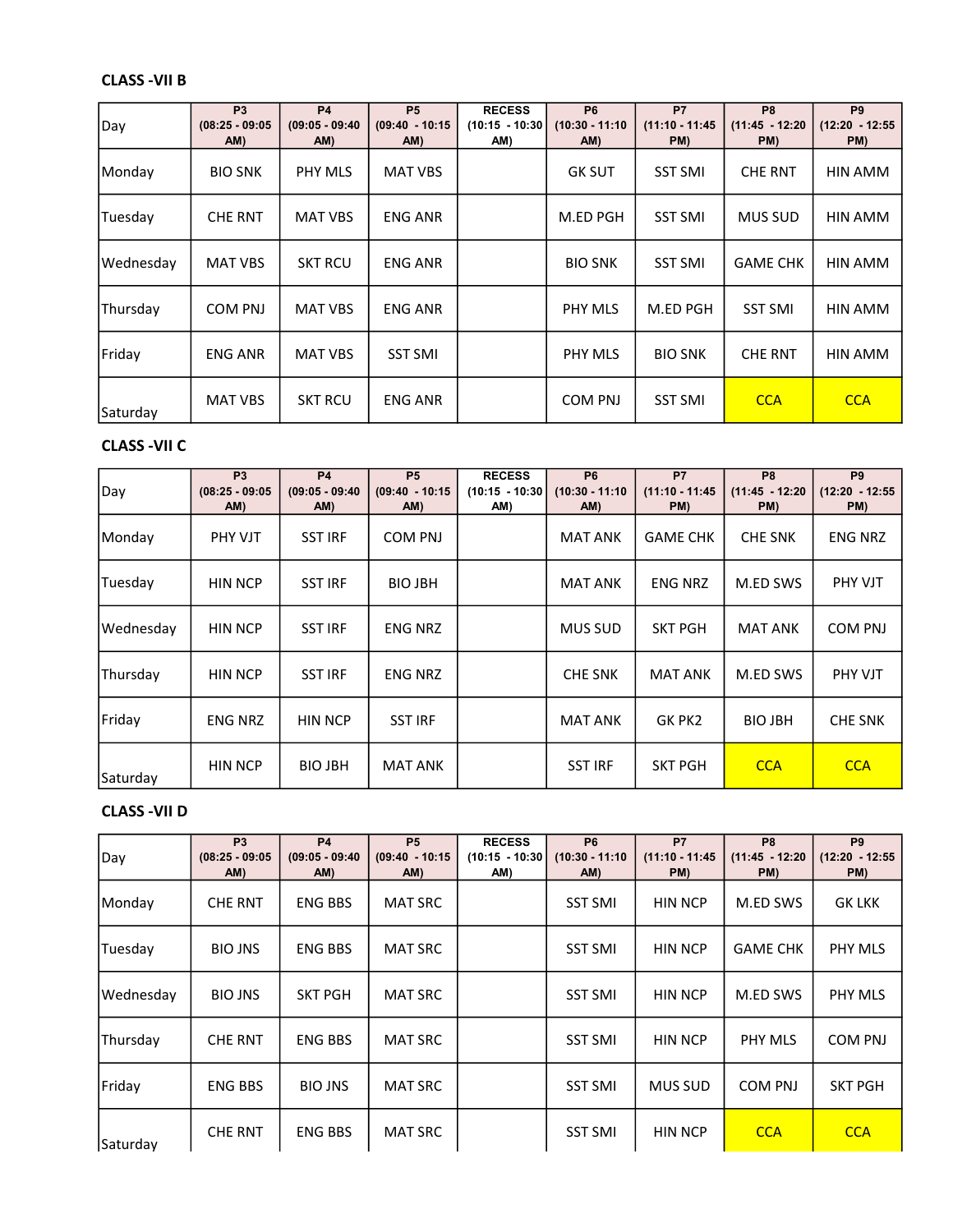# CLASS -VII E

| Day       | P <sub>3</sub><br>$(08:25 - 09:05)$<br>AM) | <b>P4</b><br>$(09:05 - 09:40)$<br>AM) | <b>P5</b><br>$(09:40 - 10:15)$<br>AM) | <b>RECESS</b><br>$(10:15 - 10:30)$<br>AM) | P <sub>6</sub><br>$(10:30 - 11:10)$<br>AM) | P7<br>$(11:10 - 11:45)$<br>PM) | P <sub>8</sub><br>$(11:45 - 12:20)$<br>PM) | P <sub>9</sub><br>$(12:20 - 12:55$<br>PM) |
|-----------|--------------------------------------------|---------------------------------------|---------------------------------------|-------------------------------------------|--------------------------------------------|--------------------------------|--------------------------------------------|-------------------------------------------|
| Monday    | <b>MAT ANK</b>                             | <b>HIN NCP</b>                        | <b>SKT PGH</b>                        |                                           | M.ED SWS                                   | <b>CHE SNK</b>                 | <b>SST RJK</b>                             | <b>COM PNJ</b>                            |
| Tuesday   | MAT ANK                                    | <b>HIN NCP</b>                        | COM PNJ                               |                                           | <b>GK RNT</b>                              | <b>CHE SNK</b>                 | <b>SST RJK</b>                             | ENG MJK                                   |
| Wednesday | MAT ANK                                    | <b>HIN NCP</b>                        | <b>SST RJK</b>                        |                                           | <b>PHY SMK</b>                             | M.ED SWS                       | <b>BIO JNS</b>                             | <b>ENG MJK</b>                            |
| Thursday  | <b>MAT ANK</b>                             | <b>HIN NCP</b>                        | <b>PHY SMK</b>                        |                                           | <b>ENG MJK</b>                             | <b>CHE SNK</b>                 | <b>BIO JNS</b>                             | <b>SST RJK</b>                            |
| Friday    | ENG MJK                                    | <b>MAT ANK</b>                        | <b>BIO JNS</b>                        |                                           | <b>SST RJK</b>                             | <b>SKT PGH</b>                 | <b>GAME CHK</b>                            | <b>PHY SMK</b>                            |
| Saturday  | <b>MAT ANK</b>                             | <b>HIN NCP</b>                        | <b>SST RJK</b>                        |                                           | <b>MUS SUD</b>                             | <b>ENG MJK</b>                 | <b>CCA</b>                                 | <b>CCA</b>                                |

## CLASS -VIII A

| Day       | P <sub>3</sub><br>$(08:25 - 09:05)$<br>AM) | <b>P4</b><br>$(09:05 - 09:40)$<br>AM) | <b>P5</b><br>$(09:40 - 10:15)$<br>AM) | <b>RECESS</b><br>$(10:15 - 10:30)$<br>AM) | P <sub>6</sub><br>$(10:30 - 11:10)$<br>AM) | <b>P7</b><br>$(11:10 - 11:45)$<br>PM) | P <sub>8</sub><br>$(11:45 - 12:20)$<br>PM) | P <sub>9</sub><br>$(12:20 - 12:55$<br>PM) |
|-----------|--------------------------------------------|---------------------------------------|---------------------------------------|-------------------------------------------|--------------------------------------------|---------------------------------------|--------------------------------------------|-------------------------------------------|
| Monday    | MAT PK1                                    | <b>SST RJK</b>                        | <b>PHY VJT</b>                        |                                           | <b>SKT PGH</b>                             | <b>ENG ANR</b>                        | <b>BIO JNS</b>                             | <b>GAME CHK</b>                           |
| Tuesday   | PHY VJT                                    | <b>SST RJK</b>                        | MAT PK1                               |                                           | HIN AMM                                    | <b>GK SUT</b>                         | <b>BIO JNS</b>                             | <b>ENG ANR</b>                            |
| Wednesday | CHE RJS                                    | <b>COM PNJ</b>                        | <b>MAT PK1</b>                        |                                           | HIN AMM                                    | <b>ENG ANR</b>                        | M.ED NCP                                   | <b>SST RJK</b>                            |
| Thursday  | <b>MAT PK1</b>                             | <b>SST RJK</b>                        | CHE RJS                               |                                           | M.ED NCP                                   | <b>MUS SUD</b>                        | PHY VJT                                    | <b>ENG ANR</b>                            |
| Friday    | <b>MAT PK1</b>                             | <b>SST RJK</b>                        | HIN AMM                               |                                           | CHE RJS                                    | HIN AMM                               | <b>BIO JNS</b>                             | <b>COM PNJ</b>                            |
| Saturday  | <b>MAT PK1</b>                             | <b>SKT PGH</b>                        | HIN AMM                               |                                           | <b>SST RJK</b>                             | <b>ENG ANR</b>                        | <b>CCA</b>                                 | <b>CCA</b>                                |

### CLASS - VIII B

| Day       | <b>P3</b><br>$(08:25 - 09:05)$<br>AM) | <b>P4</b><br>$(09:05 - 09:40)$<br>AM) | <b>P5</b><br>$(09:40 - 10:15)$<br>AM) | <b>RECESS</b><br>$(10:15 - 10:30)$<br>AM) | <b>P6</b><br>$(10:30 - 11:10)$<br>AM) | <b>P7</b><br>$(11:10 - 11:45)$<br>PM) | P <sub>8</sub><br>$(11:45 - 12:20)$<br>PM) | P <sub>9</sub><br>$(12:20 - 12:55$<br>PM) |
|-----------|---------------------------------------|---------------------------------------|---------------------------------------|-------------------------------------------|---------------------------------------|---------------------------------------|--------------------------------------------|-------------------------------------------|
| Monday    | <b>BIO JBH</b>                        | <b>HIN MMK</b>                        | <b>SST IRF</b>                        |                                           | <b>ENG ANR</b>                        | <b>MAT ANK</b>                        | <b>COM PNJ</b>                             | PHY VJT                                   |
| Tuesday   | <b>BIO JBH</b>                        | <b>HIN MMK</b>                        | <b>SST IRF</b>                        |                                           | <b>ENG ANR</b>                        | <b>MAT ANK</b>                        | PHY VJT                                    | <b>CHE MNK</b>                            |
| Wednesday | <b>SST IRF</b>                        | <b>HIN MMK</b>                        | <b>SKT PGH</b>                        |                                           | <b>ENG ANR</b>                        | <b>CHE MNK</b>                        | <b>COM PNJ</b>                             | <b>MAT ANK</b>                            |
| Thursday  | <b>CHE MNK</b>                        | <b>HIN MMK</b>                        | <b>SKT PGH</b>                        |                                           | <b>ENG ANR</b>                        | <b>SST IRF</b>                        | <b>MAT ANK</b>                             | M.ED SWS                                  |
| Friday    | PHY VJT                               | <b>SST IRF</b>                        | ENG ANR                               |                                           | <b>GAME CHK</b>                       | M.ED SWS                              | <b>MAT ANK</b>                             | <b>MUS SUD</b>                            |
| Saturday  | <b>BIO JBH</b>                        | <b>HIN MMK</b>                        | <b>SST IRF</b>                        |                                           | <b>GK SUM</b>                         | <b>MAT ANK</b>                        | <b>CCA</b>                                 | <b>CCA</b>                                |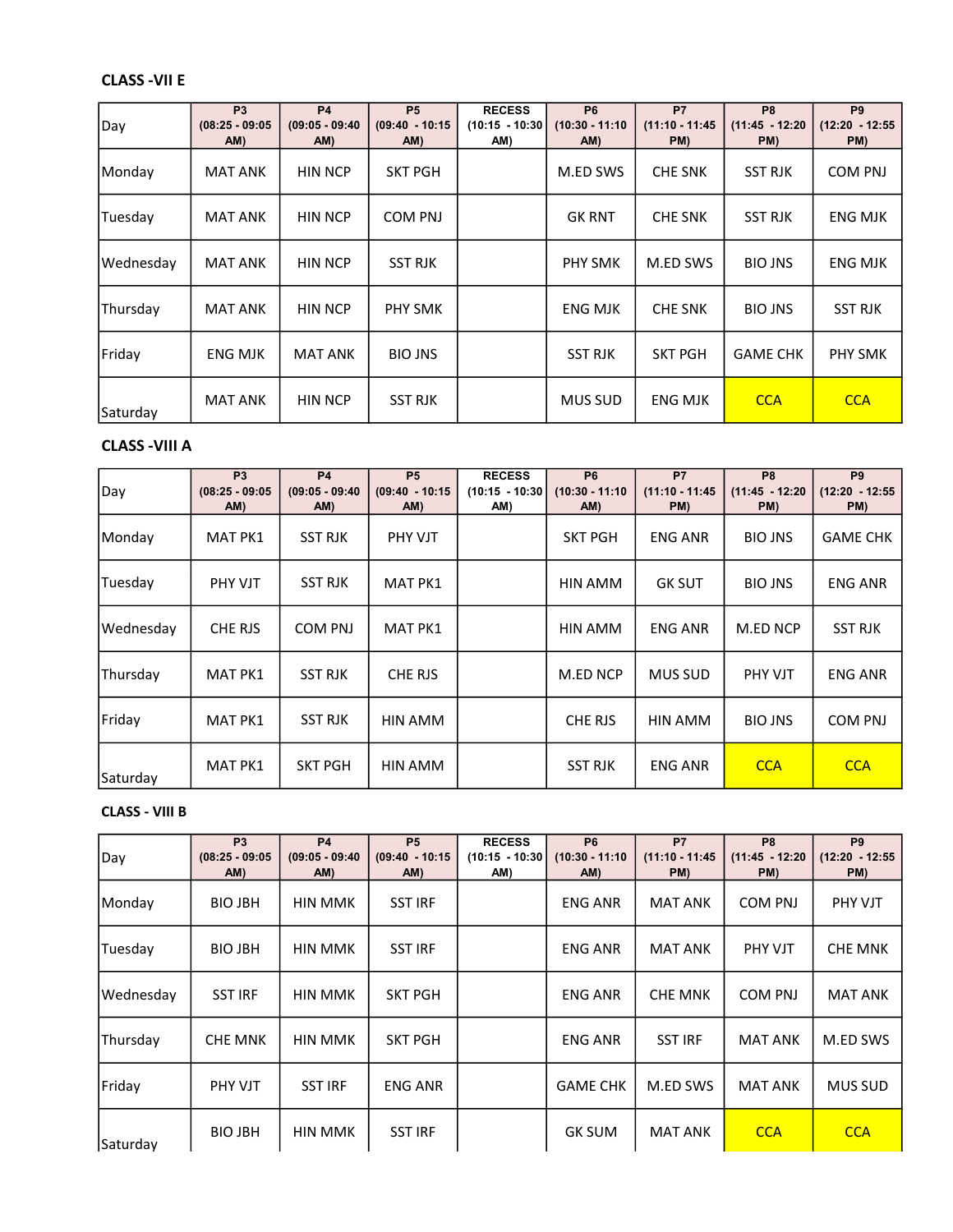# CLASS - VIII C

| Day       | P <sub>3</sub><br>$(08:25 - 09:05)$<br>AM) | <b>P4</b><br>$(09:05 - 09:40)$<br>AM) | <b>P5</b><br>$(09:40 - 10:15)$<br>AM) | <b>RECESS</b><br>$(10:15 - 10:30)$<br>AM) | P <sub>6</sub><br>$(10:30 - 11:10)$<br>AM) | P7<br>$(11:10 - 11:45)$<br>PM) | P <sub>8</sub><br>$(11:45 - 12:20)$<br>PM) | P <sub>9</sub><br>$(12:20 - 12:55$<br>PM) |
|-----------|--------------------------------------------|---------------------------------------|---------------------------------------|-------------------------------------------|--------------------------------------------|--------------------------------|--------------------------------------------|-------------------------------------------|
| Monday    | <b>SST IRF</b>                             | <b>HIN AKS</b>                        | <b>ENG BBS</b>                        |                                           | COM PNJ                                    | <b>BIO JBH</b>                 | <b>MAT SRC</b>                             | <b>CHE RNT</b>                            |
| Tuesday   | <b>MAT SRC</b>                             | <b>HIN AKS</b>                        | <b>ENG BBS</b>                        |                                           | <b>SST IRF</b>                             | <b>CHE RNT</b>                 | PHY SUT                                    | <b>MAT SRC</b>                            |
| Wednesday | <b>HIN AKS</b>                             | <b>MUS SUD</b>                        | <b>SST IRF</b>                        |                                           | <b>BIO JBH</b>                             | M.ED RCU                       | <b>GK SMK</b>                              | <b>SKT PGH</b>                            |
| Thursday  | <b>SST IRF</b>                             | <b>BIO JBH</b>                        | <b>ENG BBS</b>                        |                                           | <b>COM PNJ</b>                             | <b>GAME CHK</b>                | <b>MAT SRC</b>                             | <b>SKT PGH</b>                            |
| Friday    | <b>SST IRF</b>                             | <b>HIN AKS</b>                        | <b>ENG BBS</b>                        |                                           | PHY SUT                                    | <b>CHE RNT</b>                 | <b>MAT SRC</b>                             | M.ED RCU                                  |
| Saturday  | <b>SST IRF</b>                             | <b>HIN AKS</b>                        | <b>ENG BBS</b>                        |                                           | <b>MAT SRC</b>                             | <b>PHY SUT</b>                 | <b>CCA</b>                                 | <b>CCA</b>                                |

### CLASS - VIII D

| Day       | P <sub>3</sub><br>$(08:25 - 09:05)$<br>AM) | <b>P4</b><br>$(09:05 - 09:40)$<br>AM) | <b>P5</b><br>$(09:40 - 10:15)$<br>AM) | <b>RECESS</b><br>$(10:15 - 10:30)$<br>AM) | P <sub>6</sub><br>$(10:30 - 11:10)$<br>AM) | <b>P7</b><br>$(11:10 - 11:45)$<br>PM) | P <sub>8</sub><br>$(11:45 - 12:20)$<br>PM) | P <sub>9</sub><br>$(12:20 - 12:55$<br>PM) |
|-----------|--------------------------------------------|---------------------------------------|---------------------------------------|-------------------------------------------|--------------------------------------------|---------------------------------------|--------------------------------------------|-------------------------------------------|
| Monday    | <b>MAT SRC</b>                             | <b>COM PNJ</b>                        | <b>MUS SUD</b>                        |                                           | <b>ENG BBS</b>                             | <b>SKT RCU</b>                        | <b>HIN NCP</b>                             | <b>SST IRF</b>                            |
| Tuesday   | M.ED PGH                                   | <b>CHE RNT</b>                        | <b>BIO SNK</b>                        |                                           | PHY MLS                                    | <b>SST IRF</b>                        | <b>HIN NCP</b>                             | <b>ENG BBS</b>                            |
| Wednesday | <b>CHE RNT</b>                             | <b>MAT SRC</b>                        | <b>ENG BBS</b>                        |                                           | PHY MLS                                    | <b>BIO SNK</b>                        | <b>SST IRF</b>                             | <b>HIN NCP</b>                            |
| Thursday  | <b>MAT SRC</b>                             | <b>GAME CHK</b>                       | <b>GK LKK</b>                         |                                           | <b>SST IRF</b>                             | <b>SKT RCU</b>                        | <b>ENG BBS</b>                             | <b>HIN NCP</b>                            |
| Friday    | <b>HIN NCP</b>                             | <b>ENG BBS</b>                        | <b>CHE RNT</b>                        |                                           | <b>MAT SRC</b>                             | <b>PHY MLS</b>                        | <b>SST IRF</b>                             | <b>MAT SRC</b>                            |
| Saturday  | <b>COM PNJ</b>                             | <b>SST IRF</b>                        | M.ED PGH                              |                                           | <b>BIO SNK</b>                             | <b>MAT SRC</b>                        | <b>CCA</b>                                 | <b>CCA</b>                                |

#### CLASS - VIII - E

| Day       | <b>P3</b><br>$(08:25 - 09:05)$<br>AM) | <b>P4</b><br>$(09:05 - 09:40)$<br>AM) | <b>P5</b><br>$(09:40 - 10:15)$<br>AM) | <b>RECESS</b><br>$(10:15 - 10:30)$<br>AM) | <b>P6</b><br>$(10:30 - 11:10)$<br>AM) | <b>P7</b><br>$(11:10 - 11:45)$<br>PM) | P <sub>8</sub><br>$(11:45 - 12:20)$<br>PM) | P <sub>9</sub><br>$(12:20 - 12:55$<br>PM) |
|-----------|---------------------------------------|---------------------------------------|---------------------------------------|-------------------------------------------|---------------------------------------|---------------------------------------|--------------------------------------------|-------------------------------------------|
| Monday    | <b>HIN AKS</b>                        | <b>CHE MNK</b>                        | <b>BIO BKS</b>                        |                                           | <b>MUS SUD</b>                        | <b>SST RJK</b>                        | <b>ENG BBS</b>                             | <b>MAT VBS</b>                            |
| Tuesday   | <b>SKT RCU</b>                        | PHY VJT                               | M.ED PGH                              |                                           | <b>ENG BBS</b>                        | <b>SST RJK</b>                        | <b>HIN AKS</b>                             | <b>MAT VBS</b>                            |
| Wednesday | <b>CHE MNK</b>                        | ENG BBS                               | <b>COM PNJ</b>                        |                                           | M.ED PGH                              | GK PK2                                | <b>SST RJK</b>                             | <b>MAT VBS</b>                            |
| Thursday  | PHY VJT                               | <b>COM PNJ</b>                        | <b>HIN AKS</b>                        |                                           | <b>BIO BKS</b>                        | <b>MAT VBS</b>                        | <b>SST RJK</b>                             | <b>CHE MNK</b>                            |
| Friday    | <b>HIN AKS</b>                        | <b>SKT RCU</b>                        | <b>SST RJK</b>                        |                                           | <b>BIO BKS</b>                        | <b>ENG BBS</b>                        | <b>MAT VBS</b>                             | <b>SST RJK</b>                            |
| Saturday  | <b>HIN AKS</b>                        | <b>GAME CHK</b>                       | PHY VJT                               |                                           | <b>MAT VBS</b>                        | <b>ENG BBS</b>                        | <b>CCA</b>                                 | <b>CCA</b>                                |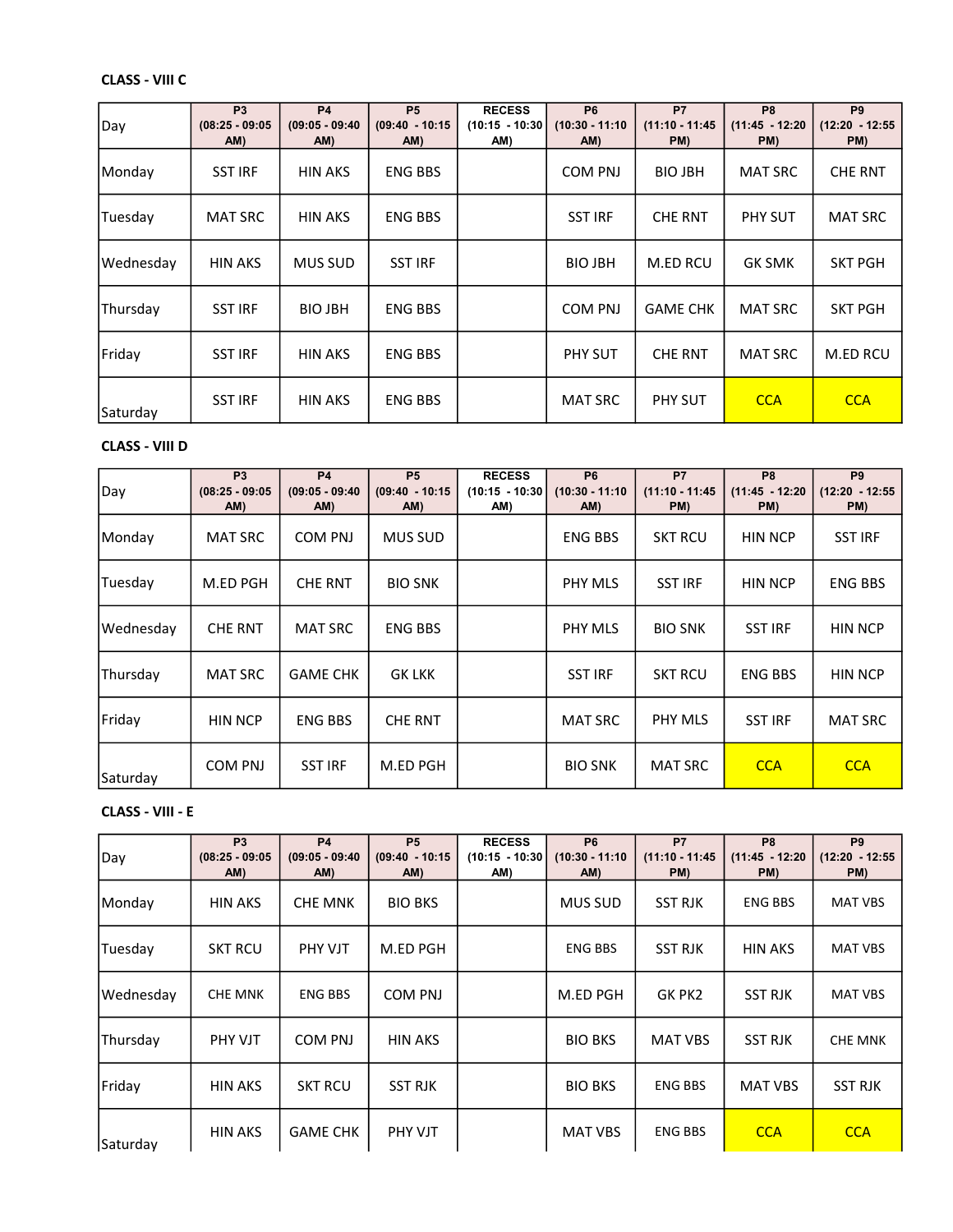### CLASS - IX A

| Day       | P <sub>3</sub><br>$(08:25 - 09:05)$<br>AM) | <b>P4</b><br>$(09:05 - 09:40)$<br>AM) | <b>P5</b><br>$(09:40 - 10:15)$<br>AM) | <b>RECESS</b><br>$(10:15 - 10:30)$<br>AM) | P <sub>6</sub><br>$(10:30 - 11:10)$<br>AM) | <b>P7</b><br>$(11:10 - 11:45)$<br>PM) | P <sub>8</sub><br>$(11:45 - 12:20)$<br>PM) | P <sub>9</sub><br>(12:20 - 12:55<br>PM) |
|-----------|--------------------------------------------|---------------------------------------|---------------------------------------|-------------------------------------------|--------------------------------------------|---------------------------------------|--------------------------------------------|-----------------------------------------|
| Monday    | <b>HIS MKS</b>                             | <b>BIO JNS</b>                        | <b>MAT ANK</b>                        |                                           | <b>SKT RCU</b>                             | <b>CHE RNT</b>                        | <b>ENG ANR</b>                             | <b>MAT ANK</b>                          |
| Tuesday   | IT PNJ                                     | <b>BIO JNS</b>                        | <b>MAT ANK</b>                        |                                           | ECO ALK                                    | <b>SKT RCU</b>                        | <b>ENG ANR</b>                             | <b>GEO SMI</b>                          |
| Wednesday | <b>HIS MKS</b>                             | <b>CHE RNT</b>                        | <b>MAT ANK</b>                        |                                           | <b>SKT RCU</b>                             | <b>PHY SUT</b>                        | <b>ENG ANR</b>                             | <b>GEO SMI</b>                          |
| Thursday  | <b>SKT RCU</b>                             | <b>GAME NKT</b>                       | <b>MAT ANK</b>                        |                                           | PHY SUT                                    | <b>CHE RNT</b>                        | <b>ENG ANR</b>                             | <b>GEO SMI</b>                          |
| Friday    | <b>HIS MKS</b>                             | <b>PHY SUT</b>                        | <b>IT PNJ</b>                         |                                           | ECO ALK                                    | <b>SKT RCU</b>                        | <b>ENG ANR</b>                             | <b>MAT ANK</b>                          |
| Saturday  | <b>SKT RCU</b>                             | <b>BIO JNS</b>                        | <b>GAME NKT</b>                       |                                           | <b>ENG ANR</b>                             | <b>ECO ALK</b>                        | <b>CCA</b>                                 | <b>CCA</b>                              |

## CLASS - IX B

| Day       | P <sub>3</sub><br>$(08:25 - 09:05)$<br>AM) | <b>P4</b><br>$(09:05 - 09:40)$<br>AM) | <b>P5</b><br>$(09:40 - 10:15)$<br>AM) | <b>RECESS</b><br>$(10:15 - 10:30)$<br>AM) | P <sub>6</sub><br>$(10:30 - 11:10)$<br>AM) | <b>P7</b><br>$(11:10 - 11:45)$<br>PM) | P <sub>8</sub><br>$(11:45 - 12:20)$<br>PM) | P <sub>9</sub><br>$(12:20 - 12:55$<br>PM) |
|-----------|--------------------------------------------|---------------------------------------|---------------------------------------|-------------------------------------------|--------------------------------------------|---------------------------------------|--------------------------------------------|-------------------------------------------|
| Monday    | <b>IT PNJ</b>                              | <b>BIO BKS</b>                        | <b>ENG NRZ</b>                        |                                           | <b>HIN MMK</b>                             | CHE RJS                               | <b>MAT PK1</b>                             | <b>HIS MKS</b>                            |
| Tuesday   | <b>HIS MKS</b>                             | <b>ENG NRZ</b>                        | HIN MMK                               |                                           | <b>MAT PK1</b>                             | <b>GAME CHK</b>                       | PHY MLS                                    | <b>BIO BKS</b>                            |
| Wednesday | <b>MAT PK1</b>                             | PHY MLS                               | HIN MMK                               |                                           | <b>ENG NRZ</b>                             | <b>IT PNJ</b>                         | ECO ALK                                    | <b>HIN MMK</b>                            |
| Thursday  | <b>HIS MKS</b>                             | <b>GEO AKT</b>                        | <b>MAT PK1</b>                        |                                           | <b>ENG NRZ</b>                             | CHE RJS                               | <b>MAT PK1</b>                             | ECO ALK                                   |
| Friday    | PHY MLS                                    | <b>HIN MMK</b>                        | <b>MAT PK1</b>                        |                                           | <b>ENG NRZ</b>                             | <b>GEO AKT</b>                        | ECO ALK                                    | <b>HIN MMK</b>                            |
| Saturday  | <b>BIO BKS</b>                             | CHE RJS                               | <b>ENG NRZ</b>                        |                                           | <b>GEO AKT</b>                             | <b>GAME CHK</b>                       | <b>CCA</b>                                 | <b>CCA</b>                                |

#### CLASS - IX C

| Day       | <b>P3</b><br>$(08:25 - 09:05)$<br>AM) | <b>P4</b><br>$(09:05 - 09:40)$<br>AM) | <b>P5</b><br>$(09:40 - 10:15)$<br>AM) | <b>RECESS</b><br>$(10:15 - 10:30)$<br>AM) | <b>P6</b><br>$(10:30 - 11:10)$<br>AM) | <b>P7</b><br>$(11:10 - 11:45)$<br>PM) | P <sub>8</sub><br>$(11:45 - 12:20)$<br>PM) | P <sub>9</sub><br>$(12:20 - 12:55$<br>PM) |
|-----------|---------------------------------------|---------------------------------------|---------------------------------------|-------------------------------------------|---------------------------------------|---------------------------------------|--------------------------------------------|-------------------------------------------|
| Monday    | <b>MAT VBS</b>                        | <b>GEO SMI</b>                        | <b>HIN AKS</b>                        |                                           | <b>CHE RNT</b>                        | <b>HIS IRF</b>                        | <b>ECO RBR</b>                             | <b>BIO JNS</b>                            |
| Tuesday   | <b>HIN AKS</b>                        | IT PNJ                                | <b>HIN AKS</b>                        |                                           | <b>MAT VBS</b>                        | <b>ENG BBS</b>                        | <b>GEO SMI</b>                             | <b>BIO JNS</b>                            |
| Wednesday | <b>IT PNJ</b>                         | <b>MAT VBS</b>                        | <b>GAME CHK</b>                       |                                           | <b>HIN AKS</b>                        | <b>ENG BBS</b>                        | <b>PHY MLS</b>                             | <b>ENG BBS</b>                            |
| Thursday  | <b>HIN AKS</b>                        | <b>GEO SMI</b>                        | <b>ECO RBR</b>                        |                                           | <b>GAME CHK</b>                       | <b>ENG BBS</b>                        | <b>HIS IRF</b>                             | <b>MAT VBS</b>                            |
| Friday    | <b>CHE RNT</b>                        | PHY MLS                               | <b>ECO RBR</b>                        |                                           | <b>MAT VBS</b>                        | <b>HIN AKS</b>                        | <b>ENG BBS</b>                             | <b>BIO JNS</b>                            |
| Saturday  | PHY MLS                               | <b>MAT VBS</b>                        | <b>CHE RNT</b>                        |                                           | <b>ENG BBS</b>                        | <b>HIS IRF</b>                        | <b>CCA</b>                                 | <b>CCA</b>                                |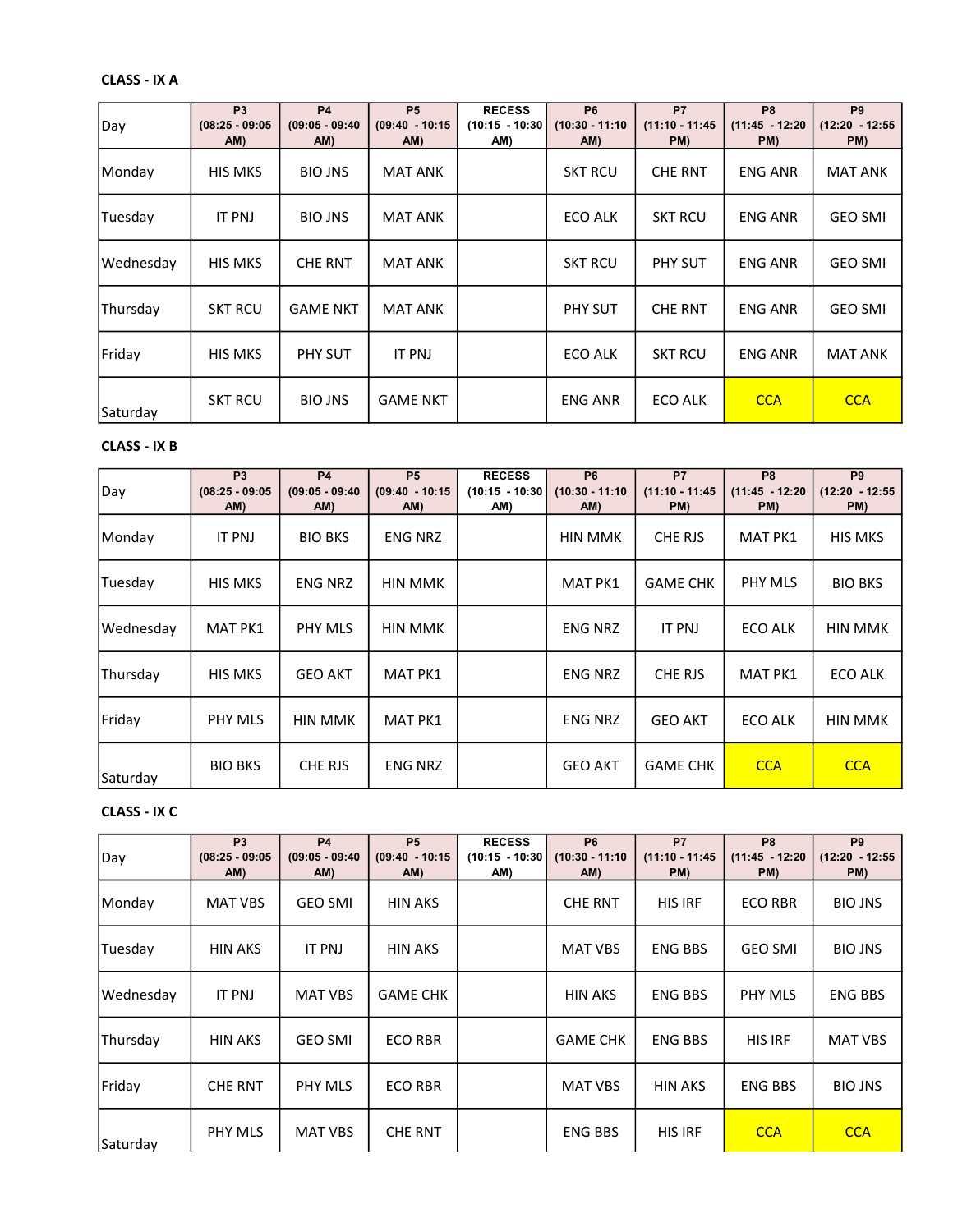# CLASS - IX D

| Day       | P <sub>3</sub><br>$(08:25 - 09:05)$<br>AM) | <b>P4</b><br>$(09:05 - 09:40)$<br>AM) | <b>P5</b><br>$(09:40 - 10:15)$<br>AM) | <b>RECESS</b><br>$(10:15 - 10:30)$<br>AM) | P <sub>6</sub><br>$(10:30 - 11:10)$<br>AM) | P7<br>$(11:10 - 11:45)$<br>PM) | P <sub>8</sub><br>$(11:45 - 12:20)$<br>PM) | P <sub>9</sub><br>$(12:20 - 12:55$<br>PM) |
|-----------|--------------------------------------------|---------------------------------------|---------------------------------------|-------------------------------------------|--------------------------------------------|--------------------------------|--------------------------------------------|-------------------------------------------|
| Monday    | <b>IT SKR</b>                              | <b>PHY VJT</b>                        | HIN MMK                               |                                           | <b>HIS IRF</b>                             | <b>ENG MJK</b>                 | <b>MAT MKV</b>                             | <b>GEO SMI</b>                            |
| Tuesday   | ECO SUM                                    | <b>GAME NKT</b>                       | <b>ENG MJK</b>                        |                                           | <b>BIO JBH</b>                             | <b>MAT MKV</b>                 | <b>CHE MNK</b>                             | HIN MMK                                   |
| Wednesday | PHY VJT                                    | <b>CHE MNK</b>                        | <b>MAT MKV</b>                        |                                           | HIN MMK                                    | <b>ENG MJK</b>                 | <b>GEO SMI</b>                             | <b>HIS IRF</b>                            |
| Thursday  | <b>IT SKR</b>                              | <b>MAT MKV</b>                        | HIN MMK                               |                                           | ECO SUM                                    | <b>ENG MJK</b>                 | <b>CHE MNK</b>                             | <b>BIO JBH</b>                            |
| Friday    | PHY VJT                                    | <b>MAT MKV</b>                        | <b>HIN MMK</b>                        |                                           | <b>HIS IRF</b>                             | ECO SUM                        | <b>ENG MJK</b>                             | <b>GEO SMI</b>                            |
| Saturday  | <b>MAT MKV</b>                             | <b>GAME NKT</b>                       | <b>BIO JBH</b>                        |                                           | <b>ENG MJK</b>                             | <b>HIN MMK</b>                 | <b>CCA</b>                                 | <b>CCA</b>                                |

## CLASS - IX E

| Day       | P <sub>3</sub><br>$(08:25 - 09:05)$<br>AM) | <b>P4</b><br>$(09:05 - 09:40)$<br>AM) | <b>P5</b><br>$(09:40 - 10:15)$<br>AM) | <b>RECESS</b><br>$(10:15 - 10:30)$<br>AM) | P <sub>6</sub><br>$(10:30 - 11:10)$<br>AM) | P7<br>$(11:10 - 11:45)$<br>PM) | P <sub>8</sub><br>$(11:45 - 12:20)$<br>PM) | P <sub>9</sub><br>$(12:20 - 12:55$<br>PM) |
|-----------|--------------------------------------------|---------------------------------------|---------------------------------------|-------------------------------------------|--------------------------------------------|--------------------------------|--------------------------------------------|-------------------------------------------|
| Monday    | ECO SUM                                    | <b>BIO JBH</b>                        | <b>GAME NKT</b>                       |                                           | <b>MAT SRC</b>                             | <b>IT SKR</b>                  | <b>ENG NRZ</b>                             | <b>MAT SRC</b>                            |
| Tuesday   | CHE RJS                                    | <b>GEO AKT</b>                        | <b>ENG NRZ</b>                        |                                           | <b>MAT SRC</b>                             | <b>HIN AKS</b>                 | ECO SUM                                    | <b>HIS MKS</b>                            |
| Wednesday | <b>ENG NRZ</b>                             | <b>HIN AKS</b>                        | <b>GEO AKT</b>                        |                                           | <b>PHY VJT</b>                             | <b>HIN AKS</b>                 | <b>ENG NRZ</b>                             | <b>HIS MKS</b>                            |
| Thursday  | <b>BIO JBH</b>                             | CHE RJS                               | <b>PHY VJT</b>                        |                                           | HIN AKS                                    | <b>MAT SRC</b>                 | <b>GEO AKT</b>                             | <b>ENG NRZ</b>                            |
| Friday    | <b>BIO JBH</b>                             | <b>MAT SRC</b>                        | ECO SUM                               |                                           | <b>HIN AKS</b>                             | <b>GAME NKT</b>                | <b>IT SKR</b>                              | <b>HIS MKS</b>                            |
| Saturday  | <b>MAT SRC</b>                             | PHY VJT                               | CHE RJS                               |                                           | HIN AKS                                    | <b>ENG NRZ</b>                 | <b>CCA</b>                                 | <b>CCA</b>                                |

### CLASS - X A

| Day       | <b>P3</b><br>$(08:25 - 09:05)$<br>AM) | <b>P4</b><br>$(09:05 - 09:40)$<br>AM) | <b>P5</b><br>$(09:40 - 10:15)$<br>AM) | <b>RECESS</b><br>$(10:15 - 10:30)$<br>AM) | <b>P6</b><br>$(10:30 - 11:10)$<br>AM) | <b>P7</b><br>$(11:10 - 11:45)$<br>PM) | P <sub>8</sub><br>$(11:45 - 12:20)$<br>PM) | P <sub>9</sub><br>$(12:20 - 12:55$<br>PM) |
|-----------|---------------------------------------|---------------------------------------|---------------------------------------|-------------------------------------------|---------------------------------------|---------------------------------------|--------------------------------------------|-------------------------------------------|
| Monday    | <b>ENG NRZ</b>                        | <b>GEO AKT</b>                        | <b>PHY MLS</b>                        |                                           | <b>HIS MKS</b>                        | <b>MAT PK1</b>                        | <b>HIN MMK</b>                             | CHE RJS                                   |
| Tuesday   | <b>ENG NRZ</b>                        | PHY/CHE/BI<br>O                       | PHY/CHE/BI<br>O                       |                                           | <b>ECO RBR</b>                        | <b>MAT PK1</b>                        | <b>HIN MMK</b>                             | IT PNJ                                    |
| Wednesday | <b>BIO BKS</b>                        | <b>GEO AKT</b>                        | <b>GAME NKT</b>                       |                                           | <b>HIS MKS</b>                        | <b>MAT PK1</b>                        | <b>HIN MMK</b>                             | CHE RJS                                   |
| Thursday  | <b>ENG NRZ</b>                        | <b>BIO BKS</b>                        | <b>IT PNJ</b>                         |                                           | <b>ECO RBR</b>                        | <b>MAT PK1</b>                        | <b>HIN MMK</b>                             | <b>PHY MLS</b>                            |
| Friday    | <b>BIO BKS</b>                        | ENG NRZ                               | <b>GAME NKT</b>                       |                                           | <b>HIS MKS</b>                        | <b>MAT PK1</b>                        | <b>HIN MMK</b>                             | <b>ENG NRZ</b>                            |
| Saturday  | <b>CHE RJS</b>                        | <b>GEO AKT</b>                        | PHY MLS                               |                                           | <b>ECO RBR</b>                        | MAT PK1                               | <b>CCA</b>                                 | <b>CCA</b>                                |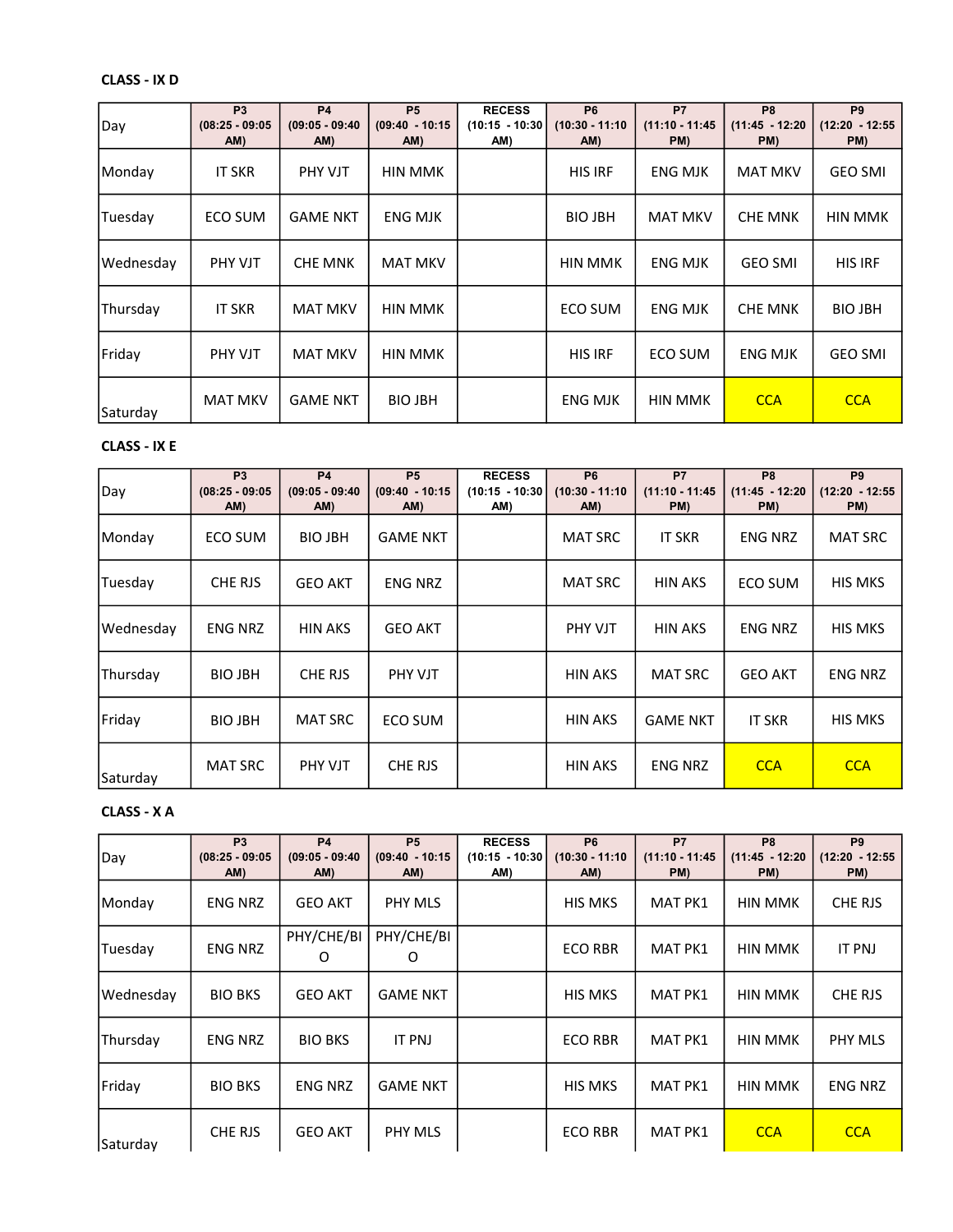## CLASS - X B

| Day       | P <sub>3</sub><br>$(08:25 - 09:05)$<br>AM) | <b>P4</b><br>$(09:05 - 09:40)$<br>AM) | <b>P5</b><br>$(09:40 - 10:15)$<br>AM) | <b>RECESS</b><br>$(10:15 - 10:30)$<br>AM) | P <sub>6</sub><br>$(10:30 - 11:10)$<br>AM) | <b>P7</b><br>$(11:10 - 11:45)$<br>PM) | P <sub>8</sub><br>$(11:45 - 12:20)$<br>PM) | P <sub>9</sub><br>(12:20 - 12:55<br>PM) |
|-----------|--------------------------------------------|---------------------------------------|---------------------------------------|-------------------------------------------|--------------------------------------------|---------------------------------------|--------------------------------------------|-----------------------------------------|
| Monday    | CHE RJS                                    | Game NKT                              | <b>GEO AKT</b>                        |                                           | <b>ENG MJK</b>                             | <b>MAT SRC</b>                        | <b>BIO BKS</b>                             | HIN/SKT<br>MMK/RCU                      |
| Tuesday   | <b>ENG MJK</b>                             | <b>MAT SRC</b>                        | PHY SUT                               |                                           | HIN/SKT<br>MMK/RCU                         | <b>IT PNJ</b>                         | <b>HIS IRF</b>                             | <b>ECO RBR</b>                          |
| Wednesday | <b>ENG MJK</b>                             | PHY/CHE/BI<br>O                       | PHY/CHE/BI<br>0                       |                                           | <b>ECO RBR</b>                             | <b>HIS IRF</b>                        | <b>MAT SRC</b>                             | <b>BIO BKS</b>                          |
| Thursday  | CHE RJS                                    | <b>MAT SRC</b>                        | <b>GEO AKT</b>                        |                                           | HIN/SKT<br>MMK/RCU                         | PHY SUT                               | <b>BIO BKS</b>                             | <b>ENG MJK</b>                          |
| Friday    | <b>MAT SRC</b>                             | CHE RJS                               | <b>GEO AKT</b>                        |                                           | HIN/SKT<br>MMK/RCU                         | <b>HIS IRF</b>                        | Game NKT                                   | <b>ENG MJK</b>                          |
| Saturday  | PHY SUT                                    | <b>MAT SRC</b>                        | <b>ECO RBR</b>                        |                                           | HIN/SKT<br>MMK/RCU                         | <b>IT PNJ</b>                         | <b>CCA</b>                                 | <b>CCA</b>                              |

## CLASS - X C

| Day       | P <sub>3</sub><br>$(08:25 - 09:05)$<br>AM) | <b>P4</b><br>$(09:05 - 09:40)$<br>AM) | <b>P5</b><br>$(09:40 - 10:15)$<br>AM) | <b>RECESS</b><br>$(10:15 - 10:30)$<br>AM) | P <sub>6</sub><br>$(10:30 - 11:10)$<br>AM) | P7<br>$(11:10 - 11:45)$<br>PM) | P <sub>8</sub><br>$(11:45 - 12:20)$<br>PM) | P <sub>9</sub><br>$(12:20 - 12:55$<br>PM) |
|-----------|--------------------------------------------|---------------------------------------|---------------------------------------|-------------------------------------------|--------------------------------------------|--------------------------------|--------------------------------------------|-------------------------------------------|
| Monday    | <b>BIO JNS</b>                             | <b>MAT ANK</b>                        | <b>CHE RNT</b>                        |                                           | <b>GEO AKT</b>                             | ECO SUM                        | PHY MLS                                    | <b>HIN AKS</b>                            |
| Tuesday   | <b>ENG BNX</b>                             | <b>MAT ANK</b>                        | <b>GEO AKT</b>                        |                                           | <b>GAME NKT</b>                            | ECO SUM                        | <b>ENG BNX</b>                             | <b>HIN AKS</b>                            |
| Wednesday | <b>ENG BNX</b>                             | ECO SUM                               | <b>BIO JNS</b>                        |                                           | MAT ANK                                    | <b>PHY MLS</b>                 | <b>HIS MKS</b>                             | <b>HIN AKS</b>                            |
| Thursday  | <b>ENG BNX</b>                             | PHY/CHE/BI<br>O                       | PHY/CHE/BI<br>0                       |                                           | <b>MAT ANK</b>                             | <b>HIS MKS</b>                 | <b>GAME NKT</b>                            | <b>HIN AKS</b>                            |
| Friday    | <b>IT PNJ</b>                              | <b>CHE RNT</b>                        | <b>MAT ANK</b>                        |                                           | <b>GEO AKT</b>                             | <b>IT PNJ</b>                  | PHY MLS                                    | <b>ENG BNX</b>                            |
| Saturday  | <b>HIS MKS</b>                             | <b>CHE RNT</b>                        | <b>HIN AKS</b>                        |                                           | <b>MAT ANK</b>                             | <b>BIO JNS</b>                 | <b>CCA</b>                                 | <b>CCA</b>                                |

### CLASS - X D

| Day       | <b>P3</b><br>$(08:25 - 09:05)$<br>AM) | <b>P4</b><br>$(09:05 - 09:40)$<br>AM) | <b>P5</b><br>$(09:40 - 10:15)$<br>AM)  | <b>RECESS</b><br>$(10:15 - 10:30)$<br>AM) | <b>P6</b><br>$(10:30 - 11:10)$<br>AM) | <b>P7</b><br>$(11:10 - 11:45)$<br>PM) | P <sub>8</sub><br>$(11:45 - 12:20)$<br>PM) | P <sub>9</sub><br>$(12:20 - 12:55$<br>PM) |
|-----------|---------------------------------------|---------------------------------------|----------------------------------------|-------------------------------------------|---------------------------------------|---------------------------------------|--------------------------------------------|-------------------------------------------|
| Monday    | <b>CHE MNK</b>                        | <b>ECO RBR</b>                        | <b>ENG BNX</b>                         |                                           | <b>HIN AKS</b>                        | <b>MAT VBS</b>                        | <b>HIN AKS</b>                             | <b>BIO JBH</b>                            |
| Tuesday   | MAT VBS                               | <b>CHE MNK</b>                        | PHY TPS                                |                                           | <b>HIS MKS</b>                        | <b>GAME NKT</b>                       | <b>GEO AKT</b>                             | <b>IT SKR</b>                             |
| Wednesday | <b>BIO JBH</b>                        | PHY TPS                               | <b>ECO RBR</b>                         |                                           | <b>MAT VBS</b>                        | <b>GEO AKT</b>                        | <b>HIN AKS</b>                             | <b>ENG BNX</b>                            |
| Thursday  | <b>MAT VBS</b>                        | PHY TPS                               | <b>HIS MKS</b>                         |                                           | <b>MAT VBS</b>                        | <b>ENG BNX</b>                        | <b>HIN AKS</b>                             | <b>IT SKR</b>                             |
| Friday    | <b>MAT VBS</b>                        | PHY/CHE/BIO                           | PHY/CHE/BIO<br>TPS/MNK/JBH TPS/MNK/JBH |                                           | <b>ECO RBR</b>                        | ENG BNX                               | <b>HIN AKS</b>                             | <b>BIO JBH</b>                            |
| Saturday  | ENG BNX                               | <b>CHE MNK</b>                        | <b>GEO AKT</b>                         |                                           | <b>HIS MKS</b>                        | <b>GAME NKT</b>                       | <b>CCA</b>                                 | <b>CCA</b>                                |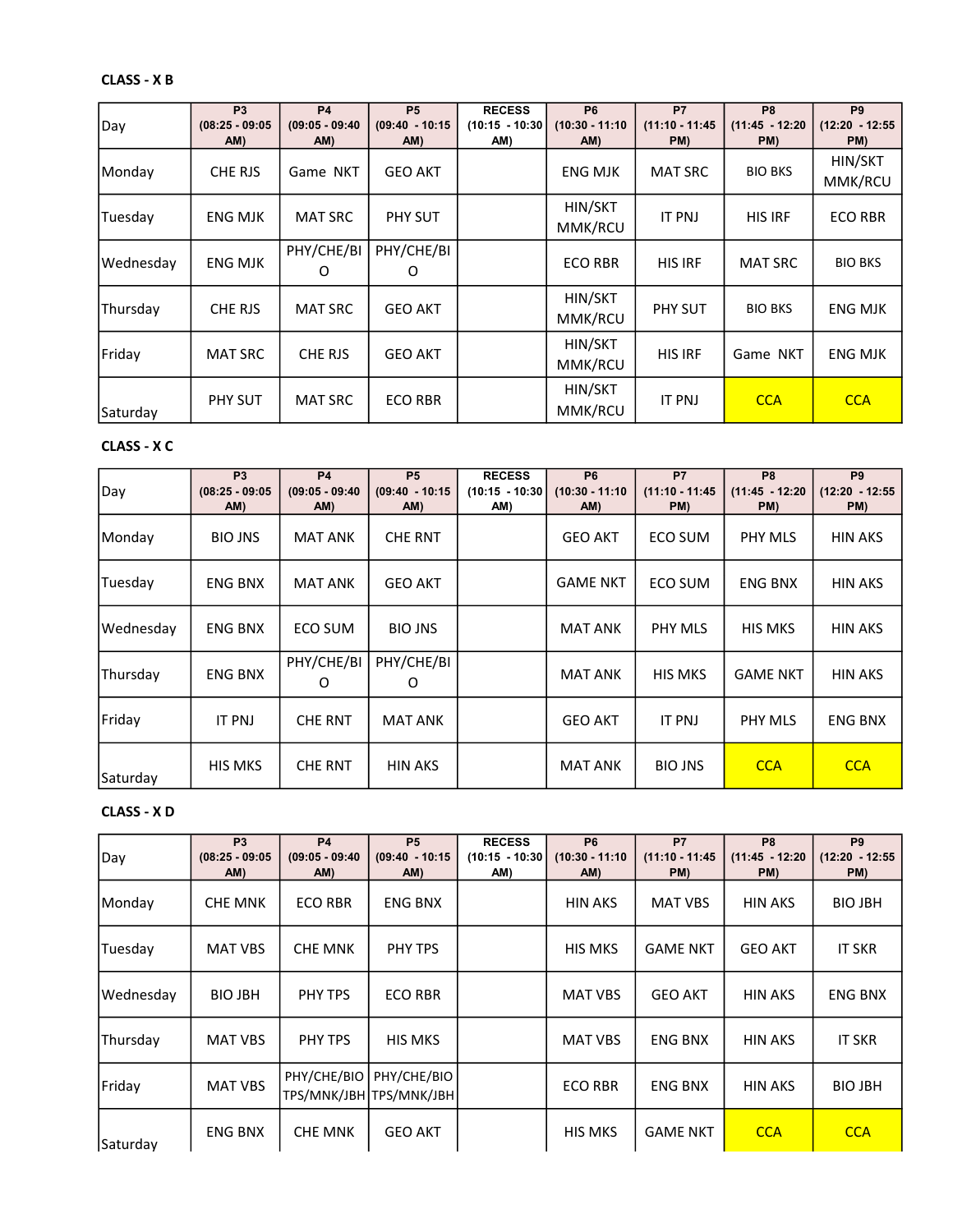# CLASS - X E

| Day       | P <sub>3</sub><br>$(08:25 - 09:05)$<br>AM) | <b>P4</b><br>$(09:05 - 09:40)$<br>AM) | <b>P5</b><br>$(09:40 - 10:15)$<br>AM) | <b>RECESS</b><br>$(10:15 - 10:30)$<br>AM) | P <sub>6</sub><br>$(10:30 - 11:10)$<br>AM) | P7<br>$(11:10 - 11:45)$<br>PM) | P <sub>8</sub><br>$(11:45 - 12:20)$<br>PM) | P <sub>9</sub><br>$(12:20 - 12:55$<br>PM) |
|-----------|--------------------------------------------|---------------------------------------|---------------------------------------|-------------------------------------------|--------------------------------------------|--------------------------------|--------------------------------------------|-------------------------------------------|
| Monday    | <b>ENG MJK</b>                             | <b>MAT MKV</b>                        | <b>IT SKR</b>                         |                                           | PHY VJT                                    | <b>BIO LKK</b>                 | <b>GEO AKT</b>                             | Game NKT                                  |
| Tuesday   | <b>MAT MKV</b>                             | <b>ECO RBR</b>                        | <b>PHY VJT</b>                        |                                           | <b>GEO AKT</b>                             | <b>BIO LKK</b>                 | <b>HIN AKM</b>                             | <b>HIS IRF</b>                            |
| Wednesday | HIN AKM                                    | <b>ENG MJK</b>                        | <b>IT SKR</b>                         |                                           | <b>HIS IRF</b>                             | <b>MAT MKV</b>                 | PHY/CHE/BIO<br>VJT/RNT/LKK                 | PHY/CHE/BIO<br>VJT/RNT/LKK                |
| Thursday  | HIN AKM                                    | <b>ECO RBR</b>                        | <b>ENG MJK</b>                        |                                           | <b>GEO AKT</b>                             | <b>MAT MKV</b>                 | <b>CHE RNT</b>                             | <b>HIS IRF</b>                            |
| Friday    | <b>MAT MKV</b>                             | <b>ECO RBR</b>                        | <b>ENG MJK</b>                        |                                           | Game NKT                                   | <b>BIO LKK</b>                 | <b>HIN AKM</b>                             | <b>CHE RNT</b>                            |
| Saturday  | HIN AKM                                    | <b>MAT MKV</b>                        | <b>ENG MJK</b>                        |                                           | PHY VJT                                    | <b>CHE RNT</b>                 | <b>CCA</b>                                 | <b>CCA</b>                                |

## CLASS - XI A

| Day       | P <sub>3</sub><br>$(08:25 - 09:05)$<br>AM) | <b>P4</b><br>$(09:05 - 09:40)$<br>AM) | <b>P5</b><br>$(09:40 - 10:15)$<br>AM) | <b>RECESS</b><br>$(10:15 - 10:30)$<br>AM) | <b>P6</b><br>$(10:30 - 11:10)$<br>AM) | <b>P7</b><br>$(11:10 - 11:45)$<br>PM) | P <sub>8</sub><br>$(11:45 - 12:20)$<br>PM) | P <sub>9</sub><br>$(12:20 - 12:55$<br>PM) |
|-----------|--------------------------------------------|---------------------------------------|---------------------------------------|-------------------------------------------|---------------------------------------|---------------------------------------|--------------------------------------------|-------------------------------------------|
| Monday    | PHY MLS                                    | HIN/IP<br>AKM/SKR                     | <b>MAT MKV</b>                        |                                           | <b>ENG NRZ</b>                        | <b>F.ART BKB</b>                      | <b>CHE RJS</b>                             | <b>PHY MLS</b>                            |
| Tuesday   | PHY MLS                                    | HIN/IP<br>AKM/SKR                     | <b>F.ART BKB</b>                      |                                           | CHE RJS                               | CHE RJS                               | <b>ENG NRZ</b>                             | <b>MAT MKV</b>                            |
| Wednesday | PHY MLS                                    | HIN/IP<br>AKM/SKR                     | <b>F.ART BKB</b>                      |                                           | PHY/CHE<br>TPS/RJS                    | PHY/CHE<br>TPS/RJS                    | <b>MAT MKV</b>                             | <b>ENG NRZ</b>                            |
| Thursday  | PHY MLS                                    | HIN/IP<br>AKM/SKR                     | <b>MAT MKV</b>                        |                                           | CHE RJS                               | Game NKT                              | <b>ENG NRZ</b>                             | <b>F.ART BKB</b>                          |
| Friday    | CHE RJS                                    | HIN/IP<br>AKM/SKR                     | <b>PHY MLS</b>                        |                                           | <b>MAT MKV</b>                        | <b>MAT MKV</b>                        | <b>ENG NRZ</b>                             | CHE RJS                                   |
| Saturday  | <b>ENG NRZ</b>                             | HIN/IP<br>AKM/SKR                     | <b>MAT MKV</b>                        |                                           | PHY/CHE<br>TPS/RJS                    | PHY/CHE<br>TPS/RJS                    | <b>CCA</b>                                 | <b>CCA</b>                                |

## CLASS - XI B

| Day       | <b>P3</b><br>$(08:25 - 09:05)$<br>AM) | <b>P4</b><br>$(09:05 - 09:40)$<br>AM) | <b>P5</b><br>$(09:40 - 10:15)$<br>AM) | <b>RECESS</b><br>$(10:15 - 10:30)$<br>AM) | <b>P6</b><br>$(10:30 - 11:10)$<br>AM) | <b>P7</b><br>$(11:10 - 11:45)$<br>PM) | P <sub>8</sub><br>$(11:45 - 12:20)$<br>PM) | P <sub>9</sub><br>$(12:20 - 12:55$<br>PM) |
|-----------|---------------------------------------|---------------------------------------|---------------------------------------|-------------------------------------------|---------------------------------------|---------------------------------------|--------------------------------------------|-------------------------------------------|
| Monday    | PHY SUT                               | HIN/IP<br>AKM/SKR                     | <b>CHE MNK</b>                        |                                           | MAT/BIO<br>GKS/PYP                    | <b>ENG BNX</b>                        | PHY/CHE<br>SUT/MNK                         | PHY/CHE<br>SUT/MNK                        |
| Tuesday   | PHY SUT                               | HIN/IP<br>AKM/SKR                     | <b>CHE MNK</b>                        |                                           | MAT/BIO<br>GKS/PYP                    | <b>ENG BNX</b>                        | <b>F.ART BKB</b>                           | PHY SUT                                   |
| Wednesday | PHY SUT                               | HIN/IP<br>AKM/SKR                     | <b>CHE MNK</b>                        |                                           | MAT/BIO<br>GKS/PYP                    | <b>ENG BNX</b>                        | <b>F.ART BKB</b>                           | Game NKT                                  |
| Thursday  | PHY SUT                               | HIN/IP<br>AKM/SKR                     | MAT/BIO<br>GKS/PYP                    |                                           | PHY/CHE<br>TPS/MNK                    | PHY/CHE<br>TPS/MNK                    | <b>F.ART BKB</b>                           | <b>ENG BNX</b>                            |
| Friday    | <b>CHE MNK</b>                        | HIN/IP<br>AKM/SKR                     | PHY SUT                               |                                           | MAT/BIO<br>GKS/PYP                    | MAT/BIO<br>GKS/PYP                    | <b>ENG BNX</b>                             | <b>CHE MNK</b>                            |
| Saturday  | <b>F.ART BKB</b>                      | HIN/IP<br>AKM/SKR                     | <b>CHE MNK</b>                        |                                           | MAT/BIO<br>GKS/PYP                    | <b>ENG BNX</b>                        | <b>CCA</b>                                 | <b>CCA</b>                                |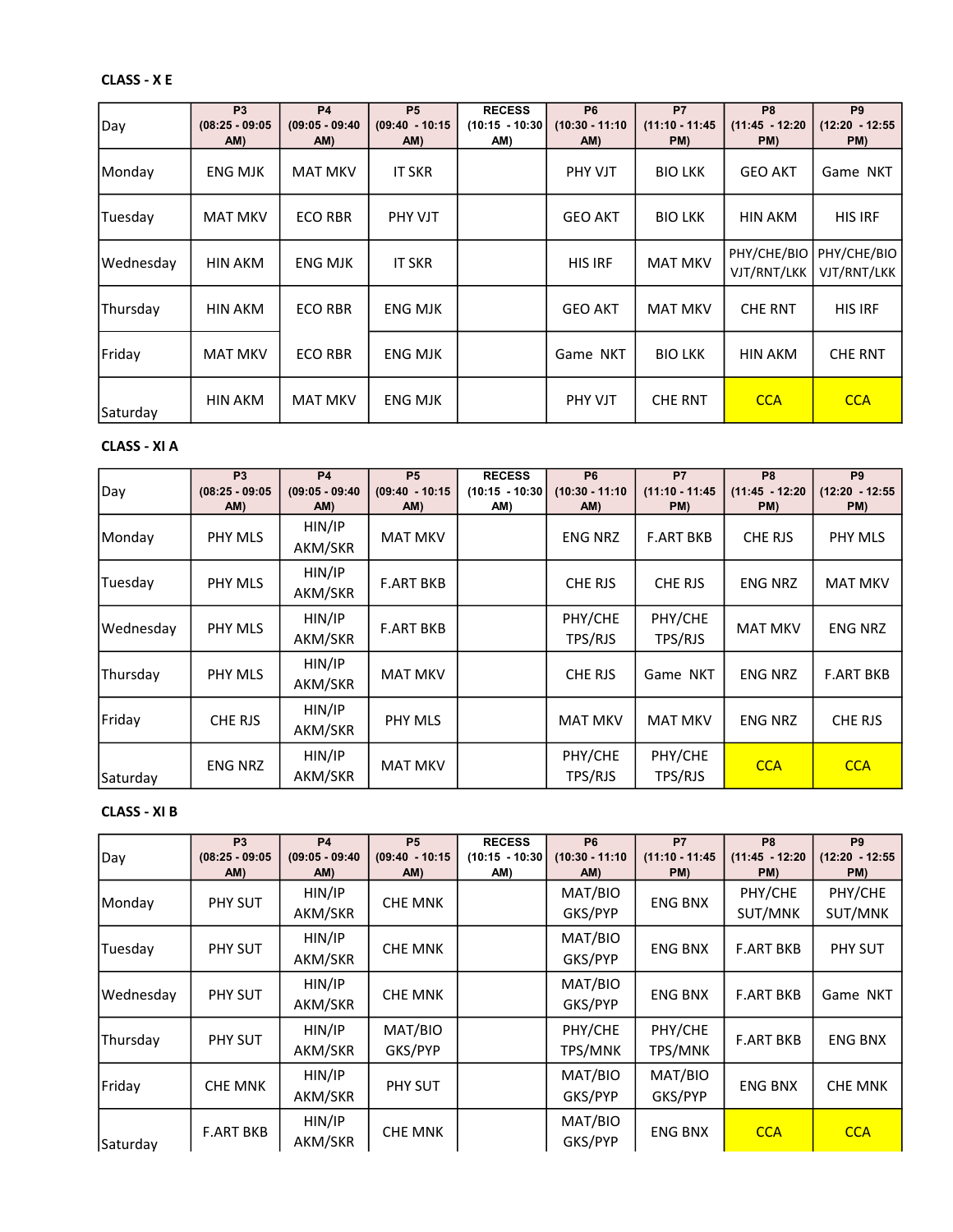# CLASS - XI C

| Day       | P <sub>3</sub><br>$(08:25 - 09:05)$<br>AM) | <b>P4</b><br>$(09:05 - 09:40)$<br>AM) | <b>P5</b><br>$(09:40 - 10:15)$<br>AM) | <b>RECESS</b><br>$(10:15 - 10:30)$<br>AM) | P <sub>6</sub><br>$(10:30 - 11:10)$<br>AM) | <b>P7</b><br>$(11:10 - 11:45)$<br>PM) | P <sub>8</sub><br>$(11:45 - 12:20)$<br>PM) | P <sub>9</sub><br>$(12:20 - 12:55$<br>PM) |
|-----------|--------------------------------------------|---------------------------------------|---------------------------------------|-------------------------------------------|--------------------------------------------|---------------------------------------|--------------------------------------------|-------------------------------------------|
| Monday    | <b>ECO RBR</b>                             | <b>F.ART BKB</b>                      | <b>ACC NKR</b>                        |                                           | M/H/I<br>GKS/AKM/SK                        | Game NKT                              | <b>ENG MJK</b>                             | <b>BST SUM</b>                            |
| Tuesday   | <b>ECO RBR</b>                             | <b>ENG MJK</b>                        | <b>ACC NKR</b>                        |                                           | M/H/I<br>GKS/AKM/SK                        | <b>F.ART BKB</b>                      | <b>ACC NKR</b>                             | <b>BST SUM</b>                            |
| Wednesday | <b>ECO RBR</b>                             | <b>ECO RBR</b>                        | <b>ACC NKR</b>                        |                                           | M/H/I<br>GKS/AKM/SK                        | <b>F.ART BKB</b>                      | <b>ENG MJK</b>                             | <b>BST NKR</b>                            |
| Thursday  | <b>ECO RBR</b>                             | <b>ENG MJK</b>                        | M/H/I<br>GKS/AKM/SK                   |                                           | <b>ACC NKR</b>                             | <b>F.ART BKB</b>                      | <b>ACC NKR</b>                             | <b>BST SUM</b>                            |
| Friday    | <b>ECO RBR</b>                             | <b>ENG MJK</b>                        | <b>ACC NKR</b>                        |                                           | M/H/I<br>GKS/AKM/SK GKS/AKM/SK             | M/H/I                                 | <b>BST SUM</b>                             | <b>BST NKR</b>                            |
| Saturdav  | <b>ECO RBR</b>                             | <b>ENG MJK</b>                        | <b>ACC NKR</b>                        |                                           | M/H/I<br>GKS/AKM/SK                        | <b>BST NKR</b>                        | <b>CCA</b>                                 | <b>CCA</b>                                |

R

## CLASS - XI D

| Day       | <b>P3</b><br>$(08:25 - 09:05)$<br>AM) | <b>P4</b><br>$(09:05 - 09:40)$<br>AM) | <b>P5</b><br>$(09:40 - 10:15)$<br>AM) | <b>RECESS</b><br>$(10:15 - 10:30)$<br>AM) | P <sub>6</sub><br>$(10:30 - 11:10)$<br>AM) | <b>P7</b><br>$(11:10 - 11:45)$<br>PM) | P <sub>8</sub><br>$(11:45 - 12:20)$<br>PM) | P <sub>9</sub><br>$(12:20 - 12:55$<br>PM) |
|-----------|---------------------------------------|---------------------------------------|---------------------------------------|-------------------------------------------|--------------------------------------------|---------------------------------------|--------------------------------------------|-------------------------------------------|
| Monday    | <b>ECO RBR</b>                        | <b>F.ART BKB</b>                      | HIS MKS                               |                                           | M/H/I<br>GKS/AKM/SK                        | Game NKT                              | <b>ENG MJK</b>                             | <b>GEO AKT</b>                            |
| Tuesday   | <b>ECO RBR</b>                        | <b>ENG MJK</b>                        | HIS MKS                               |                                           | M/H/I<br>GKS/AKM/SK                        | <b>F.ART BKB</b>                      | HIS MKS                                    | <b>GEO AKT</b>                            |
| Wednesday | <b>ECO RBR</b>                        | <b>ECO RBR</b>                        | HIS MKS                               |                                           | M/H/I<br>GKS/AKM/SK                        | <b>F.ART BKB</b>                      | <b>ENG MJK</b>                             | <b>GEO AKT</b>                            |
| Thursday  | <b>ECO RBR</b>                        | <b>ENG MJK</b>                        | M/H/I<br>GKS/AKM/SK                   |                                           | HIS MKS                                    | <b>F.ART BKB</b>                      | HIS MKS                                    | <b>GEO AKT</b>                            |
| Friday    | <b>ECO RBR</b>                        | <b>ENG MJK</b>                        | HIS MKS                               |                                           | M/H/I<br>GKS/AKM/SK GKS/AKM/SK             | M/H/I                                 | <b>GEO AKT</b>                             | <b>GEO AKT</b>                            |
| Saturday  | <b>ECO RBR</b>                        | <b>ENG MJK</b>                        | HIS MKS                               |                                           | M/H/I<br>GKS/AKM/SK                        | <b>GEO AKT</b>                        | <b>CCA</b>                                 | <b>CCA</b>                                |

#### CLASS - XII A

| Day       | <b>P3</b><br>$(08:25 - 09:05)$<br>AM) | <b>P4</b><br>$(09:05 - 09:40)$<br>AM) | <b>P5</b><br>$(09:40 - 10:15)$<br>AM) | <b>RECESS</b><br>$(10:15 - 10:30)$<br>AM) | <b>P6</b><br>$(10:30 - 11:10)$<br>AM) | <b>P7</b><br>$(11:10 - 11:45)$<br>PM) | P <sub>8</sub><br>$(11:45 - 12:20)$<br>PM) | P <sub>9</sub><br>$(12:20 - 12:55$<br>PM) |
|-----------|---------------------------------------|---------------------------------------|---------------------------------------|-------------------------------------------|---------------------------------------|---------------------------------------|--------------------------------------------|-------------------------------------------|
| Monday    | <b>MAT MKV</b>                        | PHY/CHE<br>TPS/RJS                    | PHY/CHE<br>TPS/RJS                    |                                           | <b>F.ART BKB</b>                      | PHY TPS                               | HIN/IP<br>AKM/SKR                          | <b>ENG BNX</b>                            |
| Tuesday   | <b>CHE MNK</b>                        | PHY TPS                               | <b>ENG BNX</b>                        |                                           | <b>MAT MKV</b>                        | HIN/IP<br>AKM/SKR                     | <b>MAT MKV</b>                             | Game NKT                                  |
| Wednesday | <b>MAT MKV</b>                        | <b>MAT MKV</b>                        | <b>ENG BNX</b>                        |                                           | <b>F.ART BKB</b>                      | HIN/IP<br>AKM/SKR                     | <b>CHE MNK</b>                             | PHY TPS                                   |
| Thursday  | <b>MAT MKV</b>                        | <b>CHE MNK</b>                        | <b>ENG BNX</b>                        |                                           | <b>F.ART BKB</b>                      | HIN/IP<br>AKM/SKR                     | PHY/CHE<br>TPS/RJS                         | PHY/CHE<br>TPS/RJS                        |
| Friday    | PHY TPS                               | <b>ENG BNX</b>                        | MAT MKV                               |                                           | PHY TPS                               | <b>CHE MNK</b>                        | <b>F.ART BKB</b>                           | HIN/IP<br>AKM/SKR                         |
| Saturday  | <b>CHE MNK</b>                        | PHY TPS                               | <b>ENG BNX</b>                        |                                           | <b>MAT MKV</b>                        | HIN/IP<br>AKM/SKR                     | <b>CCA</b>                                 | <b>CCA</b>                                |